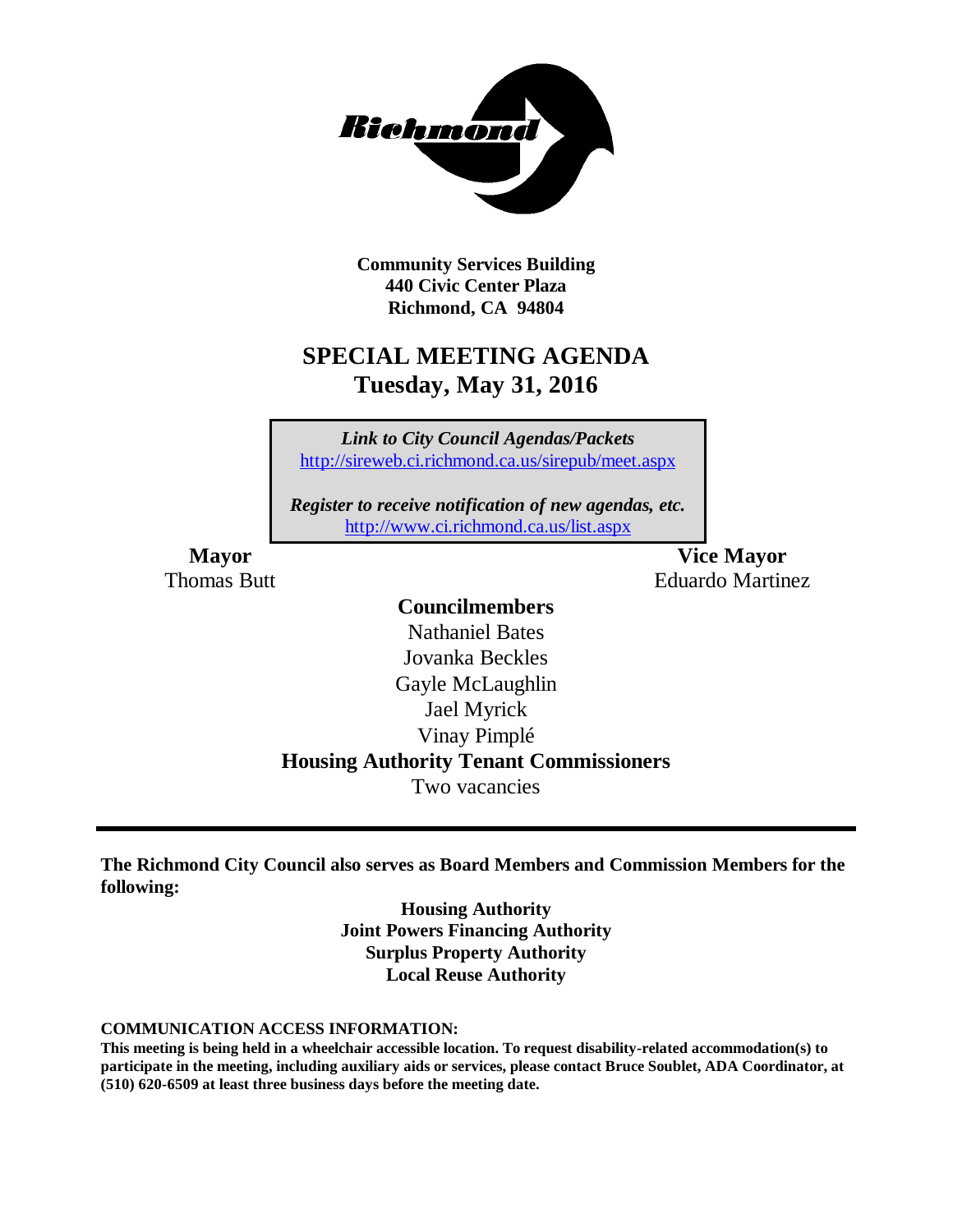# **MEETING PROCEDURES**

The City of Richmond encourages community participation at its City Council meetings and has established procedures that are intended to accommodate public input in a timely and time-sensitive way. As a courtesy to all members of the public who wish to participate in City Council meetings, please observe the following procedures:

**PUBLIC COMMENT ON AGENDA ITEMS:** Anyone who desires to address the City Council on items appearing on the agenda must complete and file a pink speaker's card with the City Clerk **prior** to the City Council's consideration of the item. Once the City Clerk has announced the item, no person shall be permitted to speak on the item other than those persons who have submitted their names to the City Clerk. Your name will be called when the item is announced for discussion. **Each speaker will be allowed TWO (2) MINUTES to address the City Council on NON-PUBLIC HEARING items listed on the agenda.**

**CONDUCT AT MEETINGS:** Richmond City Council meetings are limited public forums during which the City strives to provide an open, safe atmosphere and promote robust public debate. Members of the public, however, must comply with state law, as well as the City's laws and procedures and may not actually disrupt the orderly conduct of these meetings. The public, for example, may not shout or use amplifying devices, must submit comment cards and speak during their allotted time, may not create a physical disturbance, may not speak on matters unrelated to issues within the jurisdiction of the City Council or the agenda item at hand, and may not cause immediate threats to public safety.

**CITY HARASSMENT POLICY:** The City invites public comment and critique about its operations, including comment about the performance of its public officials and employees, at the public meetings of the City Council and boards and commissions. However, discriminatory or harassing comments about or in the presence of City employees, even comments by third parties, may create a hostile work environment, if severe or pervasive. The City prohibits harassment against an applicant, employee, or contractor on the basis of race, religious creed, color, national origin, ancestry, physical disability, medical condition, mental disability, marital status, sex (including pregnancy, childbirth, and related medical conditions), sexual orientation, gender identity, age or veteran status, or any other characteristic protected by federal, state or local law. In order to acknowledge the public's right to comment on City operations at public meetings, which could include comments that violate the City's harassment policy if such comments do not cause an actual disruption under the Council Rules and Procedures, while taking reasonable steps to protect City employees from discrimination and harassment, City Boards and Commissions shall adhere to the following procedures. If any person makes a harassing remark at a public meeting that violates the above City policy prohibiting harassment, the presiding officer of the meeting may, at the conclusion of the speaker's remarks and allotted time: (a) remind the public that the City's Policy Regarding Harassment of its Employees is contained in the written posted agenda; and (b) state that comments in violation of City policy are not condoned by the City and will play no role in City decisions. If any person makes a harassing remark at a public meeting that violates the above City policy, any City employee in the room who is offended by remarks violating the City's policy is excused from attendance at the meeting. No City employee is compelled to remain in attendance where it appears likely that speakers will make further harassing comments. If an employee leaves a City meeting for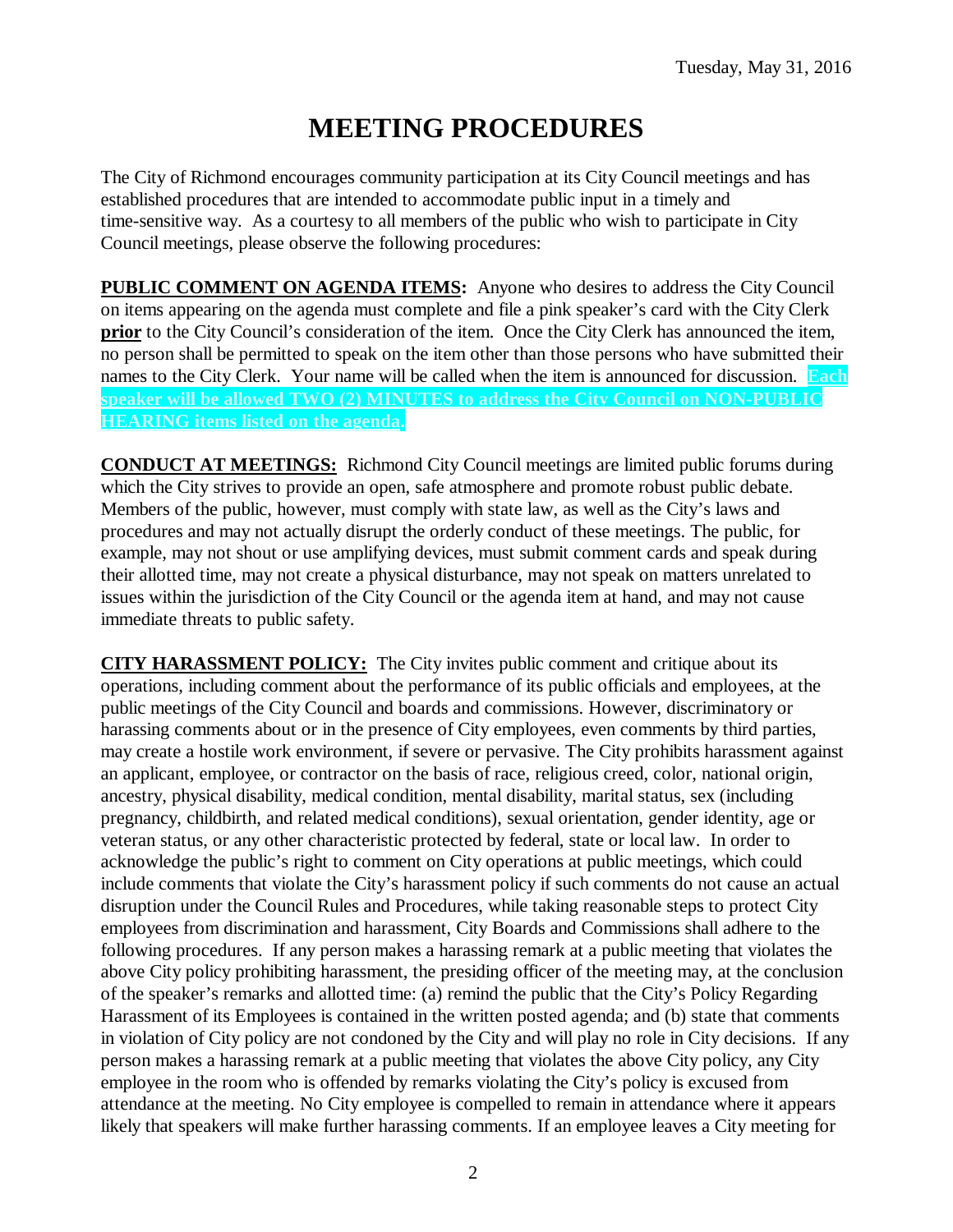#### Tuesday, May 31, 2016

this reason, the presiding officer may send a designee to notify any offended employee who has left the meeting when those comments are likely concluded so that the employee may return to the meeting. The presiding officer may remind an employee or any council or board or commission member that he or she may leave the meeting if a remark violating the City's harassment policy is made. These procedures supplement the Council Rules and Procedures relating to disruption of orderly conduct at Council meetings.

Any law enforcement officer on duty or whose service is commanded by the presiding officer shall be Sergeant-at-Arms of the Council meetings. He/she, or they, shall carry out all orders and instructions given by the presiding officer for the purpose of maintaining order and decorum at the Council meetings (City Council Rules of Procedure and Order Section III F, RMC Section  $2.12.030$ ).